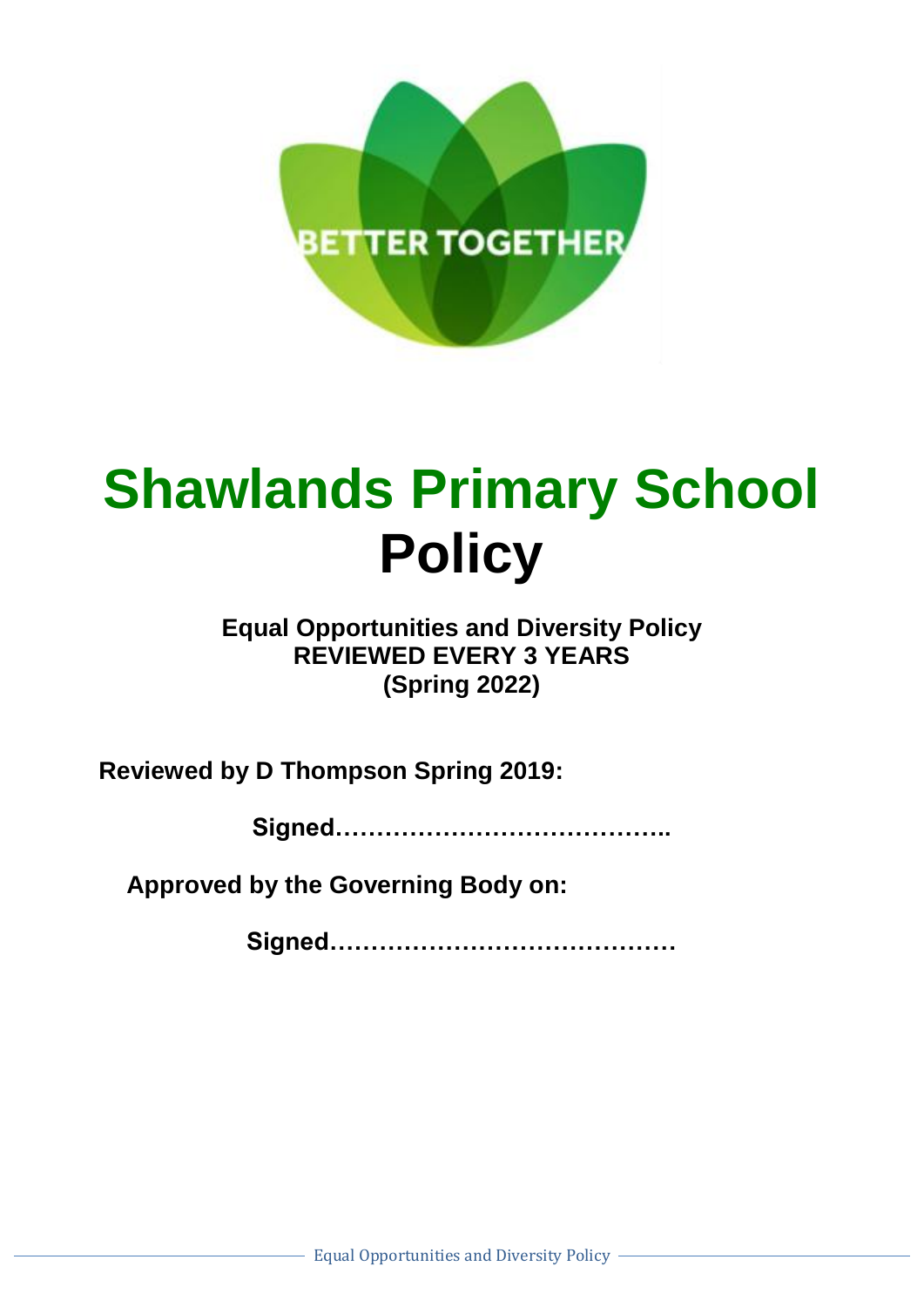

## **Aims-**

To offer equal opportunities to all children and staff in all areas of school life irrespective of age, gender, ability or disability, race or sexuality.

## **Objectives-**

To offer equal access to the curriculum to all.

To ensure that our curriculum is balanced and broad, thus enabling school to teach all stakeholders about the principles of modern life and equality for all.

To support all learners to recognise that we are all different, but all equal.

To ensure that facilities are provided, as necessary, for those with disabilities.

#### **AT ALL TIMES, ALL CHILDREN WILL BE TREATED EQUALLY AND WILL BE EXPECTED TO TREAT OTHERS IN THE SAME WAY.**

However, in accordance with the Disability Equality Duty, a child with a disability may be treated more favourably than their peers **if** to do so will help them overcome the barriers that are stopping them achieving equality.

#### **'Education For All'**

The school maintains the ideal of 'Education For All', appreciating that in our pluralistic society members of all ethnic groups, whether minority or majority, should be recognised and valued.

Children need to be prepared for life in a multicultural society. At Shawlands Primary School pupils are helped towards an awareness that people in Britain today come from a variety of cultural backgrounds and ethnic origins and, as such, may have their own distinct language, religion, and culture. We aim to help children to develop the necessary knowledge, understanding, skills and attitudes with which to play a full and active part in our multicultural society.

The issue of 'Education For All' permeates all aspects of life in school and is encompassed within the teaching of many subjects in the curriculum, notably Music, English, drama, Art, Geography and RE. It is an integral part of the whole curriculum and is not seen as a separate subject. Through a variety of learning experiences the children will be able to explore the contributions of different cultural, racial and religious groups in our society and at the same time broaden their knowledge and understanding of such groups. In this way it is expected that the children's awareness and respect for cultural and ethnic diversity in the classroom, the school or the community will be developed. Work to develop this cross-curricular dimension may be included in both class and whole school based topics or themes.

Through the partnership that exists between home, school and the community, we hope to enrich the curriculum by encouraging people from other cultures, religions and ethnic backgrounds to visit school and share their experiences and ideas with the children.

Teachers are encouraged to consider the information they place before the children. Resources are carefully selected for use with the children to ensure that they do not display a cultural or racial bias or show stereotyping or prejudice. Such resources, where possible, should reflect life in multicultural Britain. Cultural similarities as well as differences should be highlighted. Through our general routines in school and in the classroom we strive to ensure that our practices and procedures are not discriminatory in any way.

As a school we acknowledge and respond to the differing needs of all individuals whatever their cultural or ethnic background and experiences. Therefore all individuals receive equality of opportunity in our school.